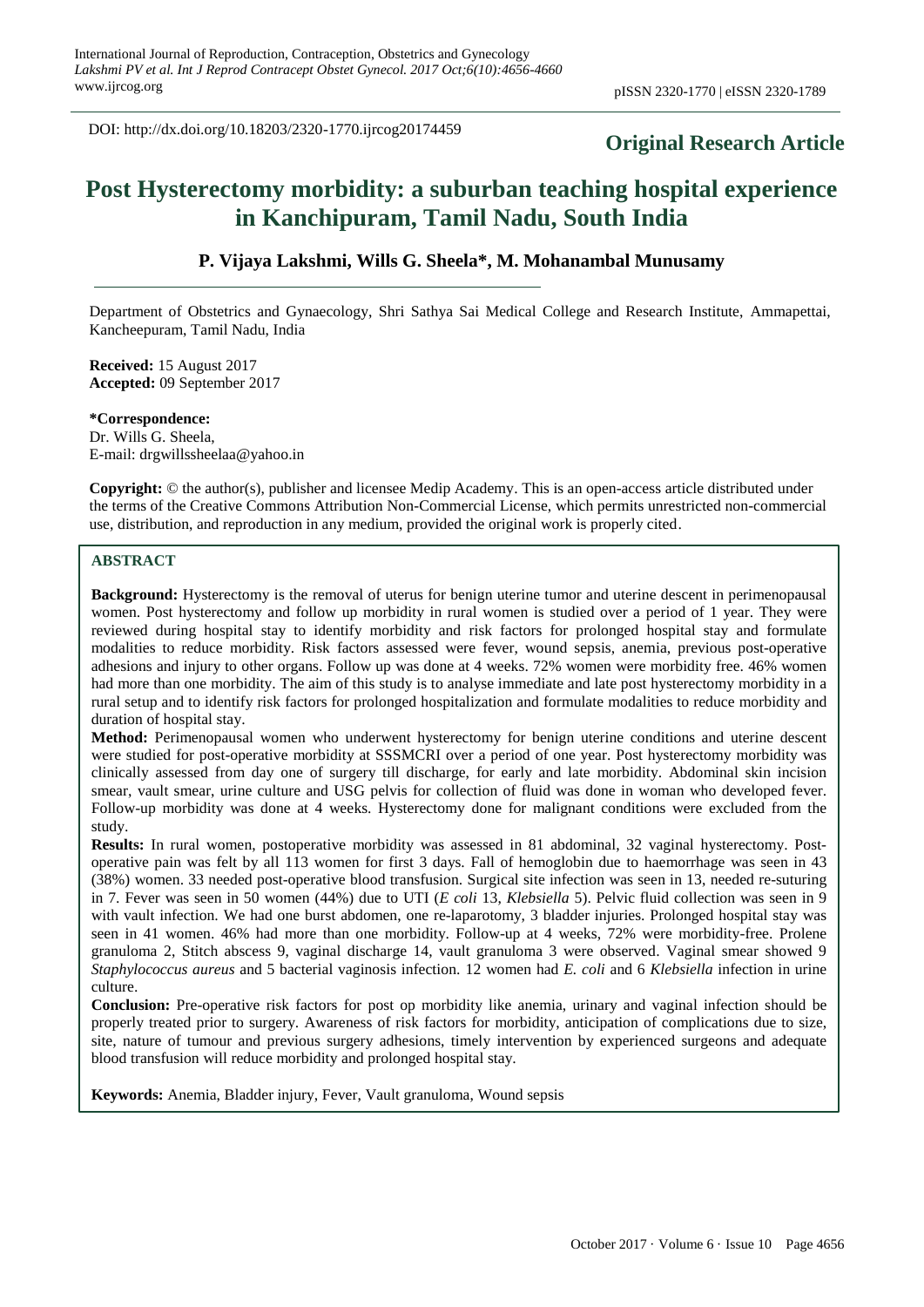# **INTRODUCTION**

Hysterectomy is removal of uterus for benign uterine conditions and uterine descent. It can be done by abdominal, vaginal and laparoscopic routes. Urban women prefer laparoscopy assisted vaginal hysterectomy. Vaginal hysterectomy is preferred by urban women for short hospital stay. Rural women prefer abdominal hysterectomy irrespective of age and type of gynecological problem. They are not aware of the consequences of excessive bleeding and lump in the abdomen and attribute it to approaching menopause. Hence often they present late to the hospital with severe anemia and massive abdominopelvic tumor and ovarian mass.1,2 50 percent of abdominal hysterectomy done in SSSMCRI, a rural tertiary care hospital in the suburban area of Kanchipuram, was for leiomyoma of varying size, site and number. <sup>3</sup> The largest we operated was 32 weeks size, 4.5 kg intramural fibroid in a 42-year-old nulliparous woman who presented with pain abdomen. Another 35-year-old presented with secondary infertility had 21 small fibroids and 2 big  $4\times5$  cm submucous fibroids.

Aim of the present study was to assess the risk factors causing post-operative morbidity and to formulate modalities to prevent morbidity risk factors like pain, fever, anemia, wound sepsis and previous operative adhesions.<sup>1,2,4-6</sup> Soft tissue injuries are directly proportional to increase in morbidity, surgery time, blood loss and hospital stay.<sup>3</sup> Pre-operative assessment of anemia, size, site, number and nature of tumor and previous surgery is very important so that proper precautions can be taken prior to surgery. Necessary treatment to correct anemia, to arrange availability of experienced surgeons, when we anticipate complications due to previous surgery adhesions, size, site, number and tumor morphology is mandatory to prevent intraoperative and post-operative morbidity thereby reducing hospital stay.<sup>3,7</sup>

### **METHODS**

Perimenopausal women who underwent hysterectomy for benign uterine conditions and uterine descent over a period of one year in SSSMCRI at Ammapettai were registered as study subjects. Hysterectomy done for malignant conditions were not included in the study. This is a prospective hospital based observational study, conducted among rural women belonging to low socioeconomic strata. Clinical assessment for post-operative morbidity was done from day one of surgery to the day of discharge, for early and late morbidity in 113 women. Of these, 81 were abdominal hysterectomy and 32 vaginal hysterectomy. 46 fibroids, 17 adenomyosis, 15 DUB, 3 submucosal leiomyomatous polyps had abdominal hysterectomy. Twenty-two 3<sup>rd</sup> degree uterine prolapse and 10 DUB with first degree uterine descent had vaginal hysterectomy. Pain, fever, wound sepsis, anemia, and intra operative complications like hemorrhage and injury to soft tissues, paralytics ileus were early morbidity factors.1-7 Relaparotomy was done in one woman within 12 hours for slippage of ligature. 4 In women who had fever and wound infection, wound smear from skin incision was taken. For vaginal discharge, vaginal vault smear was taken. Urine for culture in women with urinary complaints was sent for culture and sensitivity. Pelvic fluid collection assessment, by USG was done in women with vault hematoma and vault cuff infection.<sup>5,8-10</sup>

Follow-up morbidity was assessed at 4 weeks post operatively. Local examination of abdominal wound and vault inspection was done in all cases who came for follow-up. Vaginal vault and skin incision wound smear was taken in women who came with discharge. Urine culture was done in for urinary symptoms. 81 women were morbidity free.

#### **RESULTS**

Total number of hysterectomies done was 113. Abdominal 81 and vaginal 32. Indications for hysterectomies in perimenopausal women, was fibroid uterus 46, adenomyosis 22, DUB 13, 3 rd degree uterine descent 22, DUB with first degree uterine descent 10.

#### **Table 1: Pain morbidity (n=113).**

|          | Pain $(113)$ Post-op day | TAH | VH  |
|----------|--------------------------|-----|-----|
| Severe   | $1 - 3$                  | 81  | 32  |
| Moderate | 4-6                      | 60  | 20. |
| No pain  |                          |     |     |

All post op women had post-operative pain. In abdominal hysterectomy pain was very severe, patients walked with support on 3<sup>rd</sup> day. Vaginal hysterectomy women walked without support on 2<sup>nd</sup> day. They needed less analgesics.

#### **Table 2: Early morbidity within 48 hours.**

| <b>Morbidity</b>         | <b>TAH (81)</b> | VH(32) |
|--------------------------|-----------------|--------|
| <b>Blood</b> loss        |                 |        |
| $>350$ ml                | 26              |        |
| 300-200 ml               | 30              | 11     |
| <150                     | 5               | 14     |
| <b>Blood</b> transfusion | 26              |        |
| Paralytic ileus          | 6               | Nil    |
| <b>Bladder</b> injury    | 2               |        |
| Reopen abdomen           |                 | Nil    |
| Prolonged stay           | 32              | Q      |

Blood loss greater than 350 ml in 26 TAH and 7 VH women (37.4 %). Average blood loss between 200-300 ml in 41 women and minimum loss in 19 women. 33 (34.2%) needed blood transfusion. Paralytics ileus in 6. Relaparotomy 1 for intra-abdominal bleeding.

Smear from skin incision and vault was taken when women developed fever and wound infection. Smears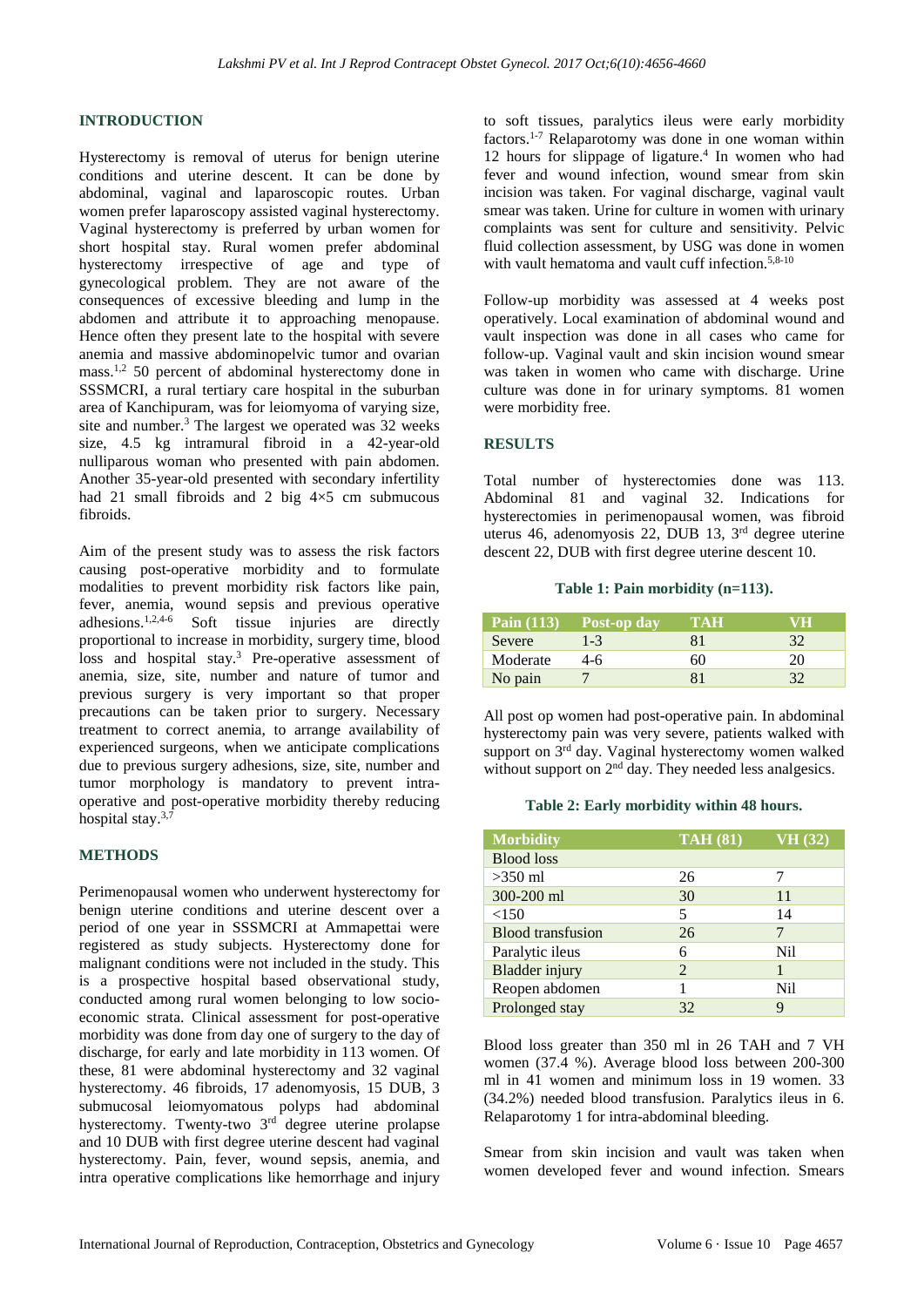were sent to Microbiology Department for culture and sensitivity. *Klebsiella* infection was seen in 4 women. The next common was *E. coli* in vault smear, bacterial vaginosis was seen in 5 subjects and *S. aureus* in 7.

#### **Table 3: Fever morbidity n=50 (44.2%).**

| <b>Causes</b>   | <b>Number</b><br>of smears | <b>Microorganisms</b>         |
|-----------------|----------------------------|-------------------------------|
| Wound infection | 13                         | Staph epidermidis:10          |
|                 |                            | $E.$ coli: 3                  |
| Sub-fascial     | 7                          | Klebsiella: 7                 |
| hematoma        |                            |                               |
| Vault infection | 12                         | S. aureus: 7                  |
|                 |                            | <b>Bacterial vaginosis: 5</b> |
|                 |                            | E. coli: 18                   |
| UTI             | 24                         | Klebsiella: 6                 |

#### **Table 4: Delayed intraoperative morbidity and factors for prolonged hospital stay.**

|                             | <b>Morbidity</b>                | <b>Number</b> |
|-----------------------------|---------------------------------|---------------|
| Wound sepsis<br>(abdominal) | Skin incision with<br>sepsis    | 13            |
|                             | Sub-fascial hematoma            | 7             |
|                             | Re-suturing of gaped<br>abdomen | 7             |
|                             | Burst abdomen                   | 1             |
| Vault infection             | Vault hematoma                  | 12            |
| Urinary complaints          | Urinary infection               | 24            |
|                             | Previous surgery<br>adhesions   | 36            |
| Prolonged surgery           | Bladder injury                  | 3             |
| time $(N=41)$               | Burst abdomen                   | 1             |
|                             | Relaparotomy                    | 1             |
| Anemia                      | 41                              |               |
| <b>Blood</b> transfusion    | 33                              |               |

**Table 5: Follow-up morbidity at 4 weeks.**

|                     | <b>Morbidity</b>                       | <b>Micro</b><br>organisms |
|---------------------|----------------------------------------|---------------------------|
| Wound sepsis $(11)$ | Skin induration with<br>stitch abscess | 9                         |
|                     | Prolene granuloma                      | $\mathcal{L}$             |
| Vault sepsis (17)   | Foul smelling<br>discharge per vaginum | 14                        |
|                     | Vault granuloma                        | 3                         |
|                     | S. aureus                              | 12                        |
| Urinary infection   | E. coli                                | 4                         |
| (18)                | Klebsiella                             | $\mathfrak{D}$            |
| Abdomen wound       | S. epidermiditis                       | 9                         |
| smear $(11)$        | E. coli                                | $\mathfrak{D}$            |
|                     | S. aureus                              | 12                        |
| Vault smear (17)    | <b>Bacterial</b> vaginosis             | 5                         |

Commonest causes were sepsis and urinary infection. Prolonged hospital stay was due to bladder injury, wound re-suturing and anemia. 20 women had abdominal wound sepsis, 7 needed re-suturing for gaping of wound. Burst abdomen was seen in 1 woman who had prolonged surgery time and increased blood loss. 33 women needed blood transfusion for anemia.

Follow-up at 4 weeks, 81 were morbidity free (72%). Wound sepsis smear in 11 shows *S. epidermidis* in 9 and E*. coli* in 2. Urinary infection was due to *S. aureus* in 12 and *E. coli* in 4 and *Klebsiella* in 2. Vault smear (17) *S. aureus* in 12 and *bacterial vaginosis* in 5. Vault granuloma 3, histology was prolapsed fallopian tube in 2 and foreign body granuloma in 1. More than 1 morbidity was seen in 10 women.

# **DISCUSSION**

113 perimenopausal women in and around Ammapettai village in Kanchipuram district, Tamil Nadu who underwent abdominal (81), vaginal hysterectomy (32), in SSSMCRI were study subjects. 46 fibroids, 22 adenomyosis, 13 DUB with first degree uterine descent and 3 rd degree uterine prolapse, 22 first degree descent with DUB 10 were the indications for hysterectomies.

Table 1 shows pain morbidity. All 113 had postoperative pain. Pain was severe in abdominal hysterectomy women and they needed more analgesics. They could walk with help on third post op day, whereas, vaginal hysterectomy women walked without support on  $2<sup>nd</sup>$  day. Pain gradually decreased. Anand from Bombay had similar observation in his study. 4

Table 2 shows early post-operative morbidity within 72 hours. Blood loss of more than 350 ml was seen in 46 TAH and 18 VH women (57.6%). Blood transfusion was needed in 33 (34.2%). Chabbra, Pia W have reported 10% of their patients had blood transfusions.1,2 Peripert, Makinenl J have quoted that 20 % of their patients had increased blood loss.3,6 Thompson has reported that 15.4% of his patients had blood transfusions due to fall in hemoglobin.<sup>7</sup> In the present study Increase in surgery time was seen in 41 women (32 TAH and 9 VH). Previous surgery adhesions were seen in 36 cases, large tumor in 20 and bladder injuries in 3 cases in the present study.<sup>7</sup> Similar observation was reported by Authors.<sup>1,2,6,7</sup> Anand reported, 2.3% bladder injury and Makinenl J reported ureter injury in 7.2% which resulted in prolonged surgery time and increased bleeding.3,4 In the present study bladder injuries were seen in 2 women with previous 2 LSCS scars and 1 with previous Manchester operation. Paralytic ileus was seen in 6 women, and relaparotomy was done in 1 TAH subject for intraabdominal bleeding which was also reported by Anand. 4

Table 3 shows fever morbidity in 50 women (54%). Common cause was wound sepsis. In the present study 13 had skin incision infection with discharge, 7 had subfascial hematoma, ending up with wound gaping. Fever due to wound sepsis, sub-fascial hematoma and wound gaping is being reported by authors.<sup>1,3,4,5,9</sup> 40% of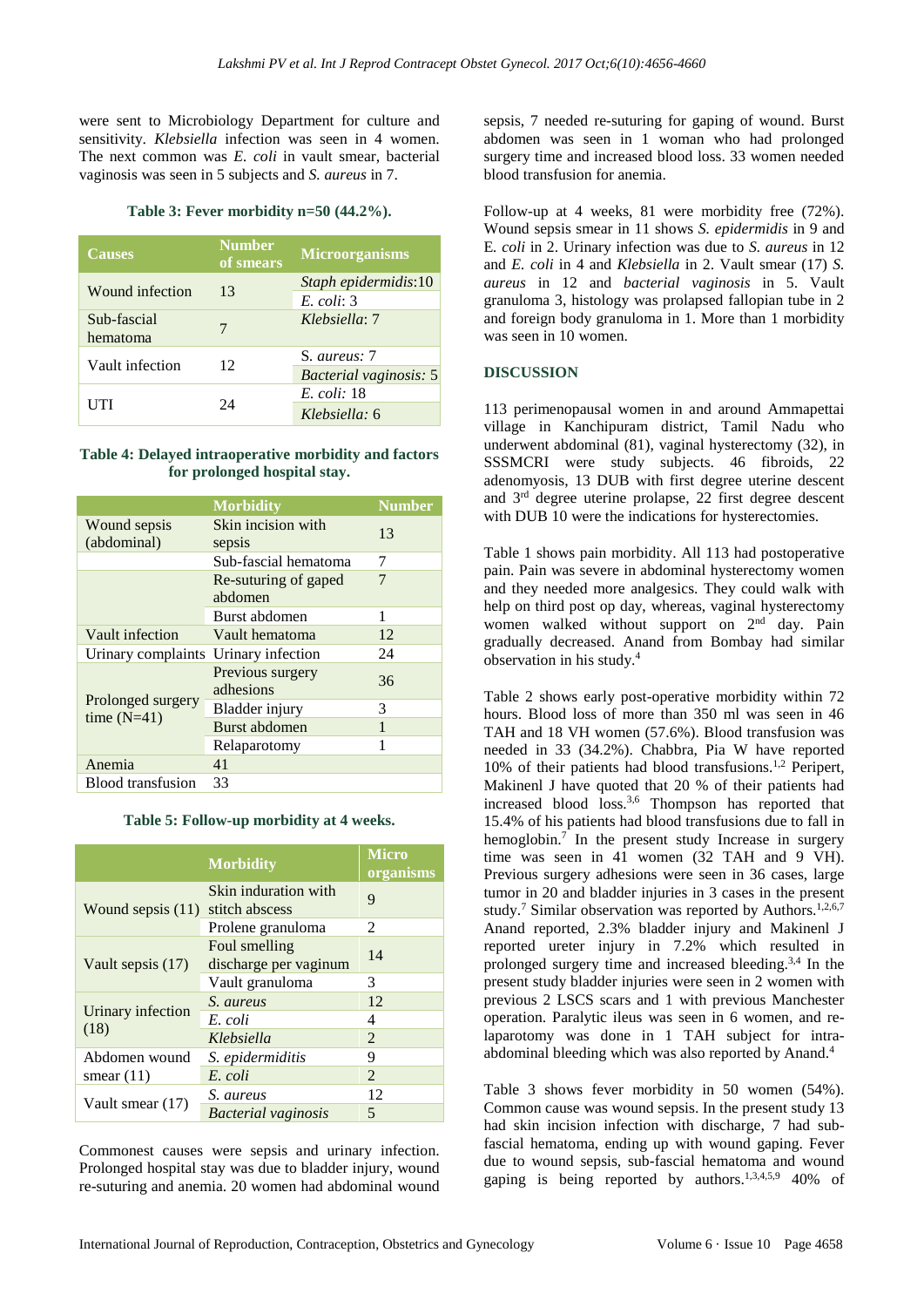Antonelle's patients had wound sepsis and gaping which is higher than our observation. Second cause of fever was vaginal vault infection.<sup>5</sup> Pelvic fluid collection was seen in 12 of our cases who had fever and vaginal discharge. Antonelle's has reported 10 percent of his vaginal hysterectomy patients had pelvic fluid collection, fever and vaginal discharge.<sup>5</sup> Third important fever morbidity was due to urinary infection. In 20 % of our cases (n=24). *E. coli* was seen in 18 and *Klebsiella* in 6. Fever due to urinary infection is also reported by others like Makinenl J, Antonelle's (10%), Person E and Karthika (3.6 percent) in their study.3,5,9,10 *E. coli* infection was the commonest in all studies.

Table 4 shows delayed intra-operative morbidity and risk-factors for prolonged hospital stay. Microbiology results showed that common microorganisms seen in skin wound smear were *S. aureus* 10 in 9 and *E. coli* 10 in 2 cases respectively. 12 Vaginal vault smears showed *S aureus* in 7 and *Bacterial vaginosis* in 5 cases respectively. Vault infection with vault hematoma 7 in 12 cases, were confirmed by pelvic fluid collection.<sup>5</sup> Presence of bacterial vaginosis was reported by other authors in vault cuff infection and found bacterial vaginosis as an important risk factor for fever morbidity.8- <sup>11</sup> Risk factors for delayed morbidity and prolonged hospital stay were, wound sepsis with induration in 13 and gaping due to sub-fascial hematoma which needed re-suturing in 71 cases respectively.4,7,9 Urinary infection was seen in 24 cases. Commonest was *E. coli*. <sup>10</sup> In the present study 36 previous surgery adhesions, 3 bladder injuries, one burst abdomen and one relaparotomy were seen.3,4,6,9 33 out of 41 women had blood transfusion due to increased blood loss which is also reported by authors. 1-4,7,9 41 women had more than 10 days stay in our hospital. UTI as a cause of fever morbidity is reported by authors Anand, Juha, Antoneille, Person E and Karthika1. 3,4,5,9,10 Prolonged surgery time with increased bleeding was seen in 41 women (36%).

Table 5 shows follow-up morbidity at 4 weeks. In women who came with fever and vaginal discharge, skin wound smear and vaginal vault smear were taken. Wound infection was seen in 9 and prolene granuloma in 2 cases. Vaginal vault infection was seen in 14. Foul smelling blood stained discharge was seen in 3 cases. Per speculum examination showed ulcerative lesion on the vault. Biopsy was taken. Histopathology report was prolapsed fallopian tube in 2 cases and 1 foreign body granuloma. Anand reported 2 cases and Silverberg 4 cases respectively.<sup>4,11</sup> Urinary infection was seen in 18 cases with *E. coli* infection in 4 *Klebsiella* in 2 and *S. aureus* in 12 cases respectively. Commonest organism was *S. aureus* 10. Abdominal wound smear showed Staphylococcus epidermidis 6 and *E. coli* 10.<sup>3</sup> In vault smear *S aureus* 12, *Bacterial vaginosis* 5, was seen.<sup>10</sup> Larson, Person, and Karthika have also reported bacterial vaginosis in vaginal cuff infections.8-10 Bacterial vaginosis is one of the important risk factors in post hysterectomy morbidity. *Staphylococcus* was the commonest organism seen in wound and vault infection in the present series which corresponds to Karthika's observation.

# **CONCLUSION**

This prospective observational study conducted among rural women belonging to poor socioeconomic strata revealed their lack of awareness regarding health needs and available health facilities. Out of 81 women who had abdominal hysterectomies, 46 had uterine fibroids, average size was 24 weeks in 20 cases. 60 patients presented with anemia less than 7g hemoglobin. 24 had urinary infection (*E. coli* 18 and *Klebsiella* 6). Vaginal infection due to *Staphylococcus aureus* in 13 and *bacterial vaginosis* in 5. 49 abdominal scars of which 9 had 2 caesarian section and 14 had 1 caesarian section. Tubectomy scar was seen in 20, and appendicectomy scar in 6.

50 postoperative women had fever, 33 needed blood transfusions. 7 needed re-suturing of skin incision. 1 burst abdomen, 1 relaparotomy and 3 bladder injuries were reported. 41 women had prolonged hospital stay. 36 women had more than 1 morbidity.

In follow-up morbidity at 4 weeks 72% (81 cases) were morbidity free. Skin incision infection in 9, prolene granuloma in 2, vaginal discharge in 14, vault granuloma 3 and UTI in 18 cases respectively. Vault smear showed 5 *bacterial vaginoses*, 9 *staphylococcus aureus* infection and 3 *E. coli*.

Pre-op assessment and treatment for morbidity risk factors like anemia, urinary and vaginal infections is mandatory. Awareness of problems to be faced, anticipation of complications due to size, site and number of tumor, previous post op adhesions and timely intervention by experienced surgeons with adequate blood transfusion reduces morbidity.

#### *Funding: No funding sources*

*Conflict of interest: None declared Ethical approval: The study was approved by the Institutional Ethics Committee*

#### **REFERENCES**

- 1. Chhabra S, Kutchil, Bhavani M, Mehta S. Trends in morbidity, mortality associated with hysterectomy for benign gynecological disorders in low resource settings. Health Review. 2015;11(2):152-6.
- 2. Wong PI, Thonkhamrop J, Seejornt, Bappasiri P. Incidence of and risk factors for febrile morbidity after laparoscopic assisted vaginal hysterectomy. Dovepress. 2014;2014:6.
- 3. Mäkinen J, Johansson J, Tomás C, Tomás E, Heinonen PK, Laatikainen T, et al. Morbidity of 10 110 hysterectomies by type of approach. Human Reproduction. 2001;16(7):1473-8.